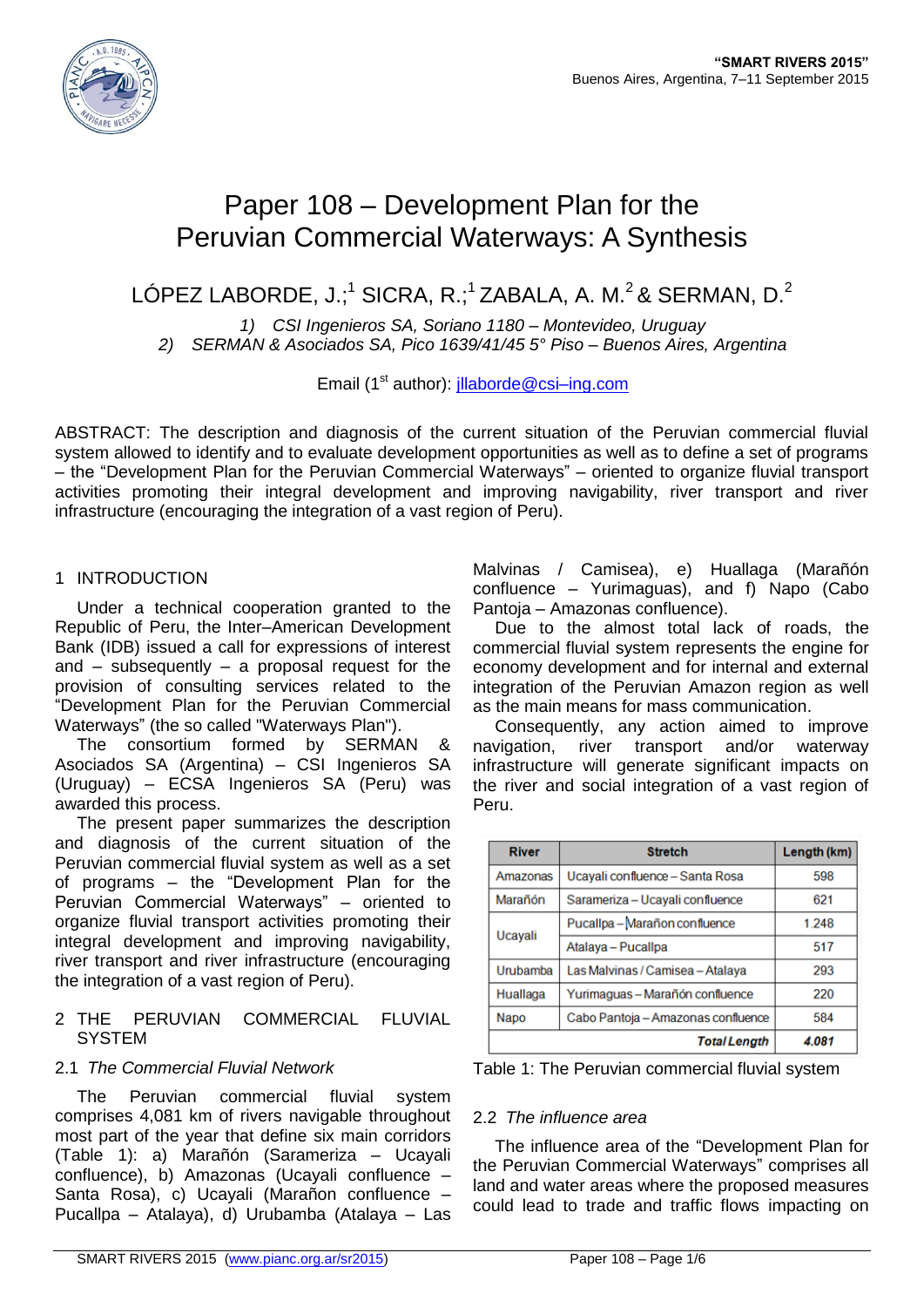

local economic activities and social relationships between population centers and major cities.

For delimitation purposes various criteria were considered: a) the political – administrative division, b) the fluvial transport flows (the most important ones focused on the cities of Iquitos, Pucallpa and Yurimaguas), c) river accessibility (tributaries to the main rivers were also considered within the political boundaries of the influence area), and d) environmental aspects (mainly represented by the natural protected areas near or superimposed to the previously defined areas).

Based on such criteria the influence area (Figure 1) comprises almost all the regions of Loreto (excluding the basin of the Putumayo and Yurúa rivers) and Ucayali (excluding the basin of the Purus and Madre de Dios rivers) and part of the Cusco region (provinces involved in the basin of the Lower Urubamba). Such area covers around  $415,000$  km<sup>2</sup> (32.3% of the Peruvian territory) with a population of 1,486,978 inhabitants (2012 census) and estimated as 1,640,735 inhabitants (2013 projection).



Figure 1: The influence area of Peruvian commercial waterways in the context of the whole territory

## 2.3 *The general transport network*

According to the Global Competitiveness Report 2011 – 2012, in the Republic of Peru: a) despite having evolved positively in recent years, road infrastructure is far away from the Latin America average (according to the Ministry of Transport and Communications – MTC, the year 2011 network had a length of 129,163 km of which 13.3% – 17,214 km – were paved meanwhile the rest – 86.7% or 111,949 km – were unpaved), b) rail infrastructure is similar to the Latin American average being characterized by its low development (only eight lines with a total length of 2,021 km), c) airport infrastructure and services are better than the Latin America average (according to Apoyo Consultoria, 2012 it is represented by a total of 116 facilities under different administration regimens), and d) port infrastructure is similar to the Latin America average (according to information from the National Port Development Plan, Revised on year 2012, it is represented by around 80 facilities).

Figure 2 shows the major elements of the Peruvian transportation network and the high degree of complimentarily (multimodality) of the commercial river system with land, air and maritime transport.



Figure 2: The Peruvian commercial waterways and their main multimodal connections

# 3 THE CURRENT SITUATION

## 3.1 *The river fleet*

The current fleet sailing on the Peruvian commercial river system is composed by a diverse set of vessels with particular characteristics: a) river boats and river sliders, b) motor barges (a naval construction for cargo transport), c) motor ships (a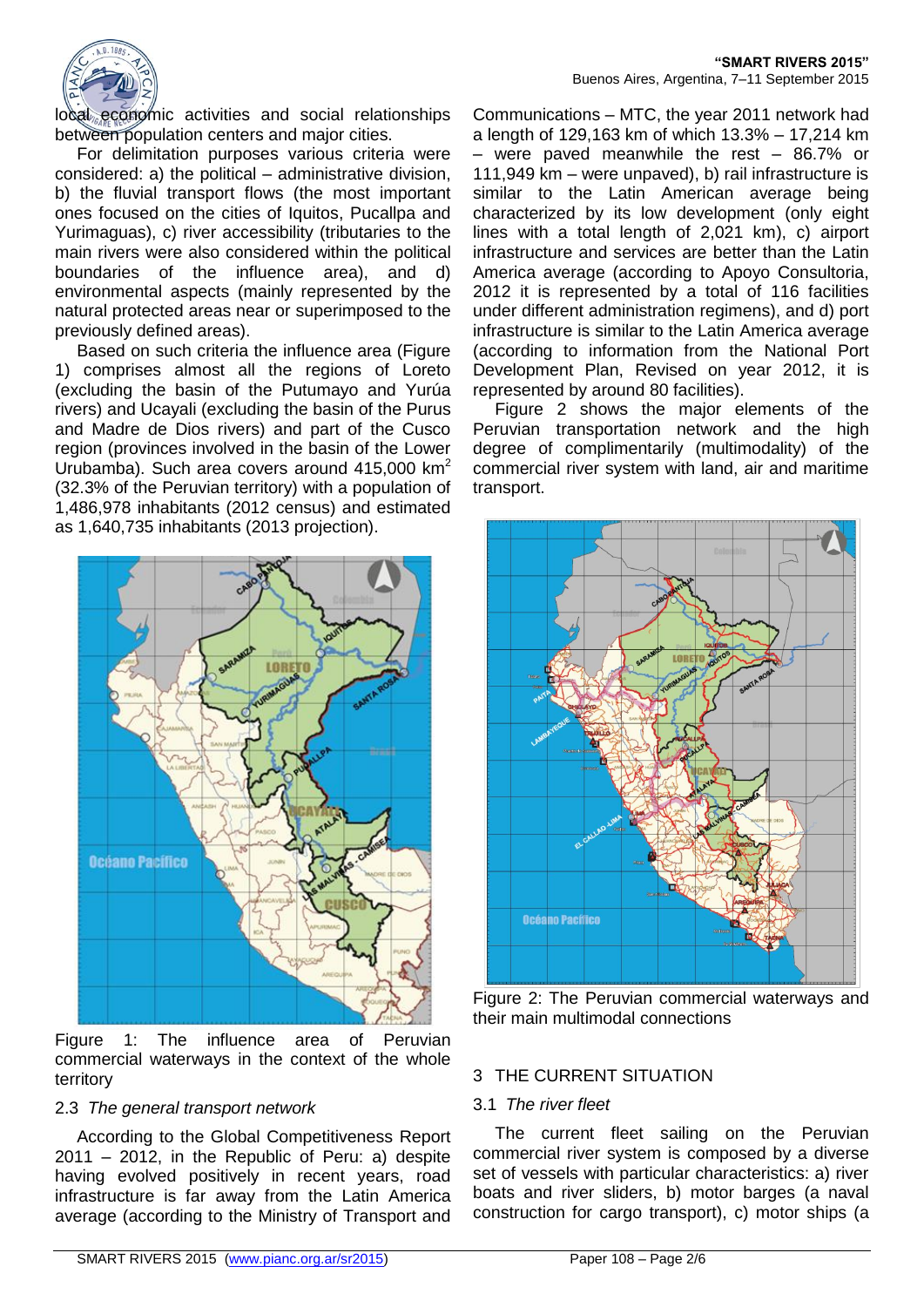

naval construction for both cargo and passenger transport), d) deck barges and e) fluvial pushers.

Table 2, based on information from the Ministry of Transport and Communications (MTC), shows the evolution (2003 – 2012 period) of the Peruvian sea, river and lacustrine fleet. The table allows recognizing the high participation of the fluvial transport (however, part of the evolution could be assigned to an improvement of the records or to a greater compliance with the rules related to vessel registration).

|                                          | Year  |       |       |       |       |       |       |       |       |       |
|------------------------------------------|-------|-------|-------|-------|-------|-------|-------|-------|-------|-------|
| Mode                                     | 2003  | 2004  | 2005  | 2006  | 2007  | 2008  | 2009  | 2010  | 2011  | 2012  |
| Maritime                                 | 90    | 90    | 52    | 60    | 71    | 52    | 66    | 79    | 96    | 123   |
| Fluvial                                  | 440   | 456   | 572   | 622   | 637   | 503   | 637   | 799   | 1.113 | 972   |
| Lacustrine                               | 99    | 132   | 145   | 117   | 115   | 27    | 21    | 21    | 13    | 13    |
| <b>Total</b>                             | 629   | 678   | 769   | 799   | 823   | 582   | 724   | 899   | 1.222 | 1.108 |
| <b>Fluvial mode</b><br>participation (%) | 69,95 | 67.25 | 74,38 | 77.85 | 77,40 | 86,43 | 87,98 | 88,88 | 91.08 | 87.72 |

Table 2: Evolution of the Peruvian fleet by transport mode

In order to obtain primary information regarding the number and characteristics of the vessels corresponding to the fluvial fleet a "census" was made based on the information published at the so– denominated "State Module for Aquatic Transportation Companies" (Ministry of Transport and Communications – MTC). Such information was verified and supplemented from: a) the registration of water transport means of the Supervisory Body for Investment in Energy and Mining (OSINERGMIN), b) the registration of arrivals and departures at the three main fluvial ports (Iquitos, Pucallpa and Yurimaguas) made by the National Port Authority (APN) during the period 2010 – 2012, c) the Iquitos port vessel registry prepared by the Regional Directorate for Transport and Communications (corresponding to the period June, 2011 – June, 2012), and d) vessel characteristics (gross tonnage, length, beam and depth) according to the data published by the General Directorate of Captaincy and Coastguards (DICAPI).

According to such information a total amount of 1,361 vessels was obtained: a) 956 (70%) were enrolled at Iquitos, 293 (22%) at Pucallpa and 112 (8%) at Yurimaguas; b) 497 (36%) were classified as motor boats and river sliders (86% of them had a gross tonnage lower than 10 GT, 3.00 to 28.00 m in length, 0.60 to 4.00 m wide and 0.40 to 1.80 m depth), 378 (28%) were classified as motor barges and motor ships (70% had a gross tonnage between 100 and 1,000 GT with 19.50 to 74.11 m in length, 4.20 to 13.0 m wide and 1.20 to 3.40 m depth), 312 (23%) were classified as deck barges (89% had a gross tonnage between 100 and 1,000 GT with 19.0 to 72.0 m in length, 5.44 to 14.00 m wide and 1.20

to 3.65 m depth) and 174 (13%) were classified as fluvial pushers (94% had a gross tonnage between 20 and 500 GT with 10.97 and 38.00 m in length, 3.36 to 10.10 m wide and 1.00 to 5.20 m depth).

With regard to antiquity, the analysis of a sample including 646 vessels (48.2% of the fleet) showed that about 10% of the sample and just over 40% of the deck barges and fluvial pushers and 15.8% of motor barges and motor ships had an antiquity equal to  $-$  or greater than  $-$  25 years; while about 18% of the sample and just over 9% of the fluvial pushers, 11% of the deck barges and 29% of the motor barges and motor ships had an antiquity equal to – or less than – 10 years.

## 3.2 *The river infrastructure*

The main facilities of the Peruvian commercial river system are located at the cities of Iquitos (71 facilities: three of them classified as formal ones meanwhile the others are characterized by their infrastructure and equipment deficiencies), Pucallpa (98 facilities that do not meet the minimum standards) and Yurimaguas (12 facilities: two of them classified as formal ones meanwhile the others are characterized by their infrastructure and equipment deficiencies).

The rest of the commercially important river infrastructure corresponds to the towns of: a) Saramiriza, San Lorenzo, San José de Saramuro, Nauta, Yanayacu, San Pablo, Pebas and Santa Rosa (on the Marañon and Amazon Rivers), b) Contamana and Requena (on the Ucayali River), c) Atalaya (on the Urubamba river), d) Lagunas (on the Huallaga river), and e) Cabo Pantoja and Mazán (on the Napo river).

The remaining towns and river communities are characterized by the complete lack of infrastructure so – for goods loading / unloading or for passengers boarding / unboarding – most of the vessels simply approach to the riverside. Additionally, some river communities have small wood or concrete stairs (typically with erosion damage at the lower part).

Finally it must be noted that, currently, two new – well equipped – port terminals are being constructed at Pucallpa and Yurimaguas towns.

## 3.3 *Cargo movements*

From various analyzes, based on statistical information gathered by the Ministry of Transport and Communications (MTC) supplemented with data provided by the National Port Authority (APN), three charges represent, approximately, 60% of the movements: "oil and its derivates", "wood and its derivates" and "beer and empty beer bottles".

The rest includes various products such as "food", "cement", "vehicles and machinery" and "iron and steel products" as well as the concept "other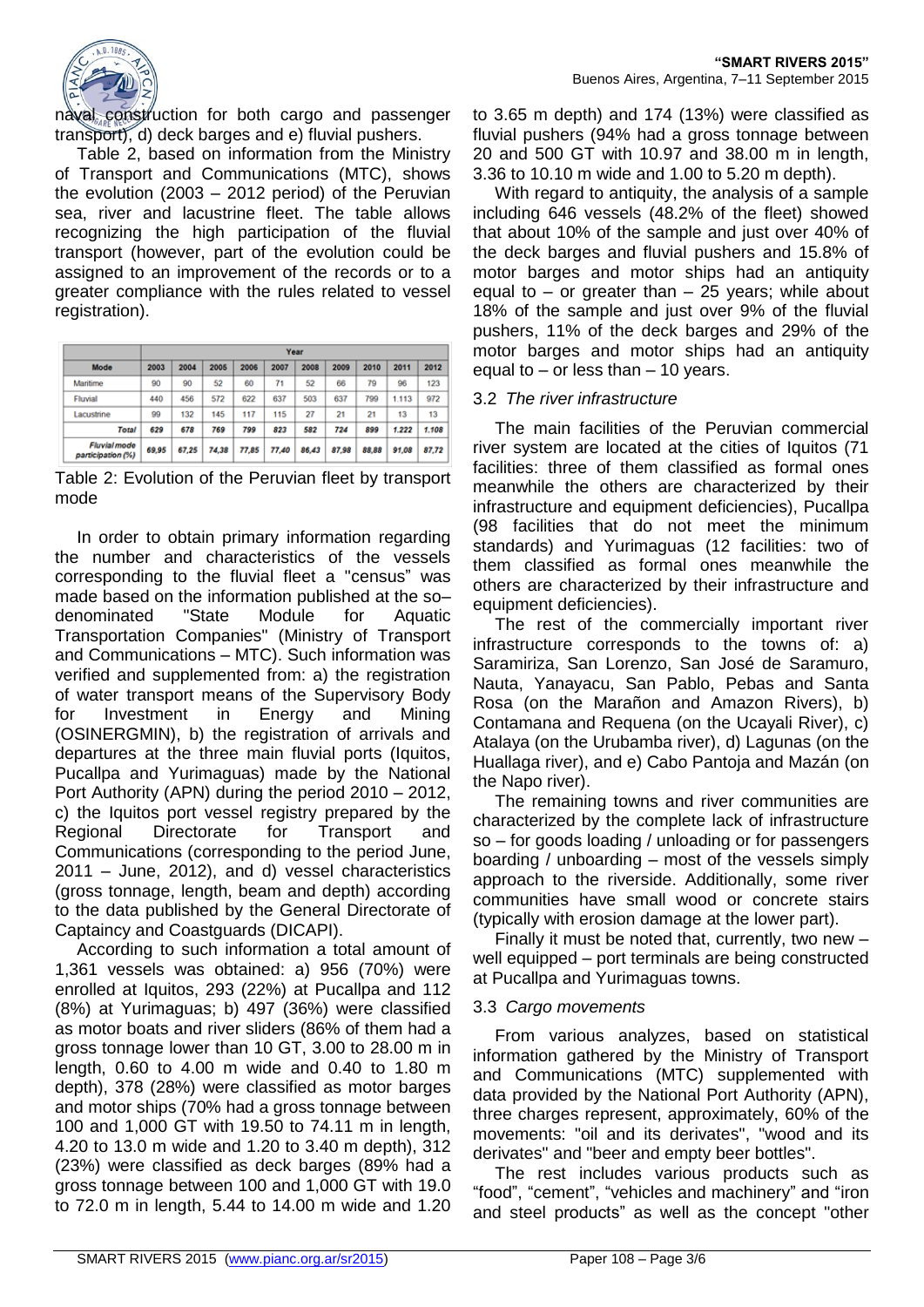

 $\log ds$ " that  $\neq$  in addition to the not specified ones – includes loads with relatively lower incidence such as "other beverages", "pharmaceutical and toiletry products", "clothes", "cleaning supplies", "chemical products", "electric articles" and "building materials".

During year 2012, the total flow of cargo reached 3,545,000 tons (Table 3) and, compared to the estimates made by previous studies, evidences the sustained growth of river transport: 1,300,000 tons/year (DGTA, 1998), 2.000.000 tons/year (Bara Neto, Sánchez & Wilmsmeier, 2006), 2.300.000 tons/year (INDESMAR – EGP, 2009), y 3.053.000 tons/year (EIH – H&O, 2010).

| Origin        | <b>Destiny</b> |                 |            |               |              |  |
|---------------|----------------|-----------------|------------|---------------|--------------|--|
|               | <b>Iquitos</b> | <b>Pucalipa</b> | Yurimaguas | <b>Others</b> | <b>Total</b> |  |
| lquitos       |                | 505.000         | 80.000     | 375.000       | 960.000      |  |
| Pucallpa      | 520.000        |                 | 55.000     | 100.000       | 675,000      |  |
| Yurimaguas    | 190.000        | 20,000          |            | 110.000       | 320.000      |  |
| <b>Others</b> | 800.000        | 505.000         | 135,000    | 150.000       | 1.590.000    |  |
| Total         | 1.510.000      | 1.030.000       | 270.000    | 735,000       | 3.545.000    |  |

Table 3: Total load movements at the Peruvian commercial waterways during year 2012

## 3.4 *Passenger movements*

Based on the same information sources, an analysis of passenger movements at the three main nodes of the region (Iquitos, Pucallpa and Yurimaguas) was also carried on (Table 4).

| Origin        | <b>Destiny</b> |                 |            |               |              |  |
|---------------|----------------|-----------------|------------|---------------|--------------|--|
|               | lauitos        | <b>Pucalipa</b> | Yurimaguas | <b>Others</b> | <b>Total</b> |  |
| lguitos       |                | 25.000          | 30,000     | 150.000       | 205,000      |  |
| Pucallpa      | 25.000         |                 | ٥          | 10.000        | 35.000       |  |
| Yurimaguas    | 30.000         | 0               |            | 10.000        | 40.000       |  |
| <b>Others</b> | 150.000        | 10.000          | 10.000     | 50.000        | 220.000      |  |
| Total         | 205.000        | 35.000          | 40.000     | 220.000       | 500.000      |  |

Table 4: Total passenger movements at the Peruvian commercial waterways during year 2012

#### 4 DIAGNOSIS OF THE FLUVIAL SERVICES AND INFRASTRUCTURE

On the Peruvian commercial fluvial system, river transport services are provided by vessels with very different characteristics (river boats and river sliders, motor barges, motor ships, deck barges and river pushers) being the "gross tonnage" the parameter that identifies the transport capacity of such vessels. Table 5 shows the classification of the river fleet by "gross tonnage" ranges considering – exclusively – the part of the fleet dedicated to cargo transport (motor barges, motor ships and deck barges).

| <b>Gross tonnage</b> | Motor barges, motor ships and deck barges |     |  |  |  |  |
|----------------------|-------------------------------------------|-----|--|--|--|--|
| (ranges)             | #                                         | %   |  |  |  |  |
| < 10                 | 5                                         | 1   |  |  |  |  |
| 10a20                | 3                                         | 0   |  |  |  |  |
| 20 a 50              | 32                                        | 5   |  |  |  |  |
| 50 a 100             | 76                                        | 11  |  |  |  |  |
| 100 a 300            | 228                                       | 33  |  |  |  |  |
| 300 a 500            | 179                                       | 26  |  |  |  |  |
| 500 a 1.000          | 132                                       | 19  |  |  |  |  |
| 1.000 a 2.000        | 30                                        | 4   |  |  |  |  |
| > 2.000              | 1                                         | n   |  |  |  |  |
|                      | 686                                       | 100 |  |  |  |  |

| Table 5: Gross tonnage distribution of the river fleet |  |  |
|--------------------------------------------------------|--|--|
| assigned to cargo transport                            |  |  |

The amount and characteristics of the river infrastructure located at the major cities (Iquitos, Pucallpa and Yurimaguas) as well as at the towns and river communities located along the Peruvian commercial fluvial system has been analyzed previously. Such infrastructure characterizes by its extremely diverse typology: from formal port terminals (operated by Petroperu SA and the National Ports Enterprise – ENAPU) to cases where the vessels simple approach to the riverside for cargo loading / unloading or for passengers boarding / unboarding.

In almost all cases there is no equipment for cargo handling between vessels and land so cargo management it is left to informal stevedores performing their labor in an absolutely precarious form, without the most basic health and safety conditions and by means of inefficient operational procedures.

Consequently, the production of loading and unloading operations is extremely low and cargo losses are very frequent (damages due to an inappropriate cargo handling or to an excessive duration of the river transport).

The number of fluvial transport services providers is very high and most of them are small–scale and operates a small number of vessels (with very low rotation rates).

As for the procedures, they are clearly identified and, where possible, they allow the use of informatics tools; resolution times are also clearly specified (as soon as the required documentation is submitted in its complete form).

Regarding to the operators of the fluvial infrastructure the situation is different: the degree of informality is high and most of them operate without any kind of licenses or controls and – in most cases – without meeting the minimum requirements for the development of its activity.

Training issues – mainly for stevedores and onboard personnel – represents a major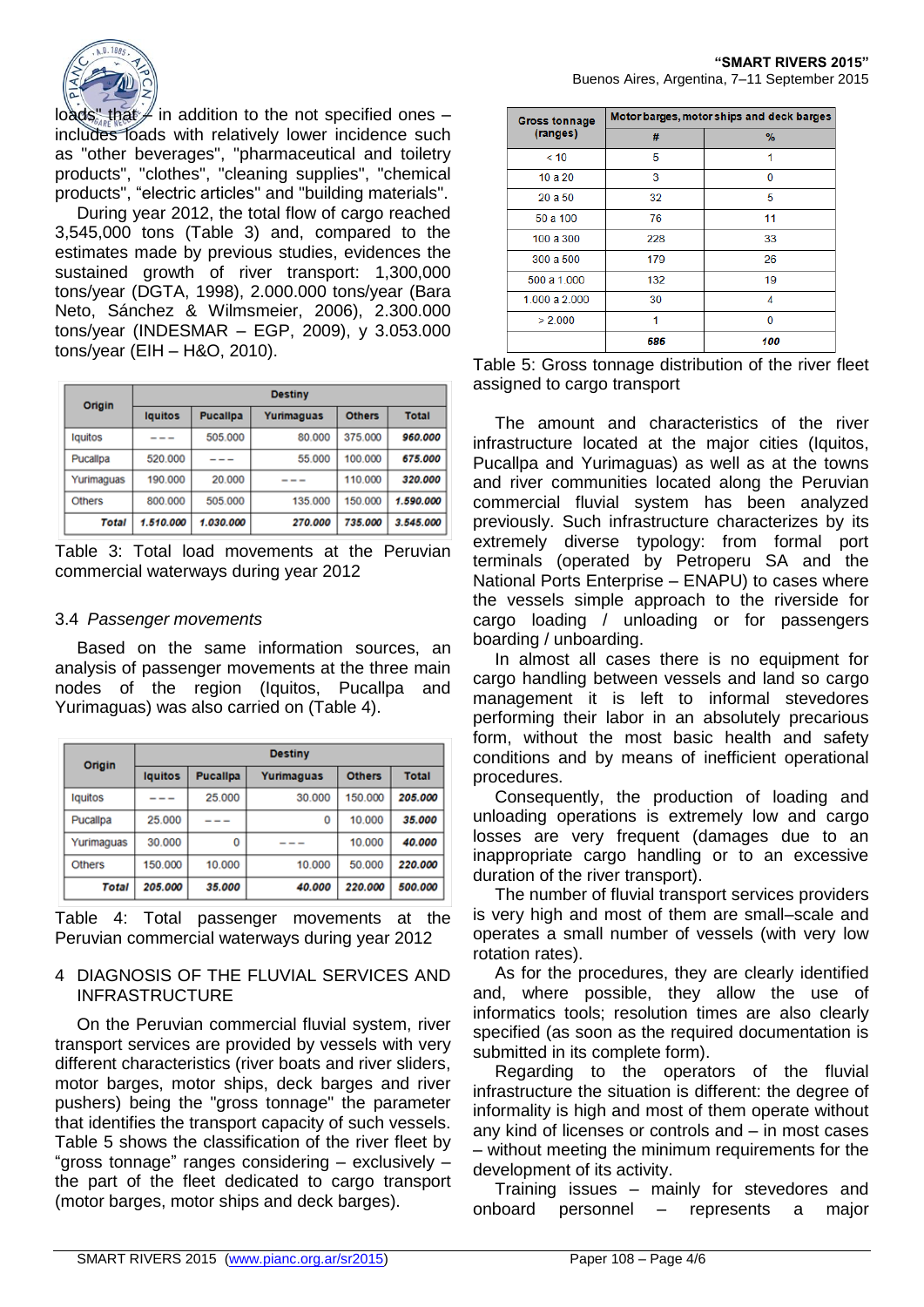

shortcoming; nevertheless nobody – in the public or private sectors – seems to be interested in providing some kind of training.

In fact, most of the stakeholders develop "old" operating practices (product of habit). This is particularly reflected both in the design of ships and the repudiation of the technological elements associated with the navigation (considering "experience" as the main value for navigation purposes).

Moreover, are allowed – and considered as "normal" – various illegal practices such as (among others): a) the inaccurate record of the cargo and passengers; b) the loading / unloading of cargo and boarding / unboarding of passengers at not authorized places; and c) losses of cargo and fuel (usually marketed as a personal benefit to the crew).

From the point of view of the concerned institutions (with national or regional jurisdiction), the organizational framework of the fluvial transport does not seems to be the cause of the failure in the control of cargo and passenger nor in the limitations on the competition among providers or for the access of new entrepreneurs. However, from the analysis of the public institutions performance, arise various elements that, by action or omission, seem to indicate otherwise.

At the national institutions level it is particularly relevant the poor collective functioning of the General Directorate of Captaincy and Coastguards (DICAPI) and the National Port Authority (APN) particularly on issues referred to the grant for aquatic areas and for the enablement of fluvial infrastructures (as well as for subsequent controlling duties).

The product of the above conditions is the inefficiency of the Peruvian commercial river system due to the widespread informality, the anarchy, the limited functionality of the facilities, the inefficient operations, the low quality of services, the poor work conditions, the lack of law enforcement and its consequent controls. All of this with significant cost that, ultimately, affects the regional producers and consumers.

Finally, it must be mentioned the problems associated with navigation safety particularly regarding criminal acts (assaults).

# 5 THE PROPOSED DEVELOPMENT PLAN

The description and diagnosis of the current situation of the Peruvian commercial fluvial system allowed to identify and to evaluate development opportunities as well as to define a set of programs the "Development Plan for the Peruvian Commercial Waterways" (the so–called "Waterways Plan") – oriented to organize fluvial transport

activities promoting their integral development and improving navigability, river transport and river infrastructure (encouraging the integration of a vast region of Peru).

The Plan has the "vision" that "by 2025, at the Peruvian commercial river system – originally formed by Huallaga, Ucayali, Urubamba, Marañón, Amazon and Napo rivers – efficient fluvial transport services has been developed and adapted to the Amazonian environment (considered fluvial transport services on a broad sense and including navigation systems, vessels, infrastructures, cargo and passenger transfer centers as well as the users and the public and private operators). Such services represent an active part of the Peruvian multimodal transport corridors and contribute to the local communities quality of life, to the sustainable development of the region and to its regional and international integration".

The "mission" is to "promote the improvement and expansion of accessibility, efficiency, safety, intermodal connectivity and competitiveness of the river transport services becoming the key for the internal and external Peruvian trade".

Consequently the "Development Plan for the Peruvian Commercial Waterways" includes five strategic objectives with their corresponding actions and programs:

- 1. Improvement of governance and management by means of: a) the strengthening of the General Directorate of Aquatic Transport (Ministry of Transport and Communications), of the Regional Aquatic Transport Directorates, of the Regional Port Authorities and of the General Directorate of Captaincy and Coastguard (DICAPI); b) the setting–up of a "Permanent Commission for the Peruvian Commercial Waterways" (with public – private partnership); c) the formulation and developing of training programs for the staff of the institutions involved with the fluvial transport activities; d) the evaluation of the applicable regulations and the generation of incentives focused on the formalization of the fluvial transport related activities; and e) the update of the fluvial transport rules and its compilation on an easily accessible "Compendium".
- 2. Improvement of management aspects including efficiency and operations records as well as controls and supervision – by means of: a) the establishment of local / regional organizations integrated by all the stakeholders involved with river transport activities; b) the implementation of a system focused on management facilitation; c) the implementation of integrated control systems; and d) the evaluation and improvement of the applicability of the tax regime.